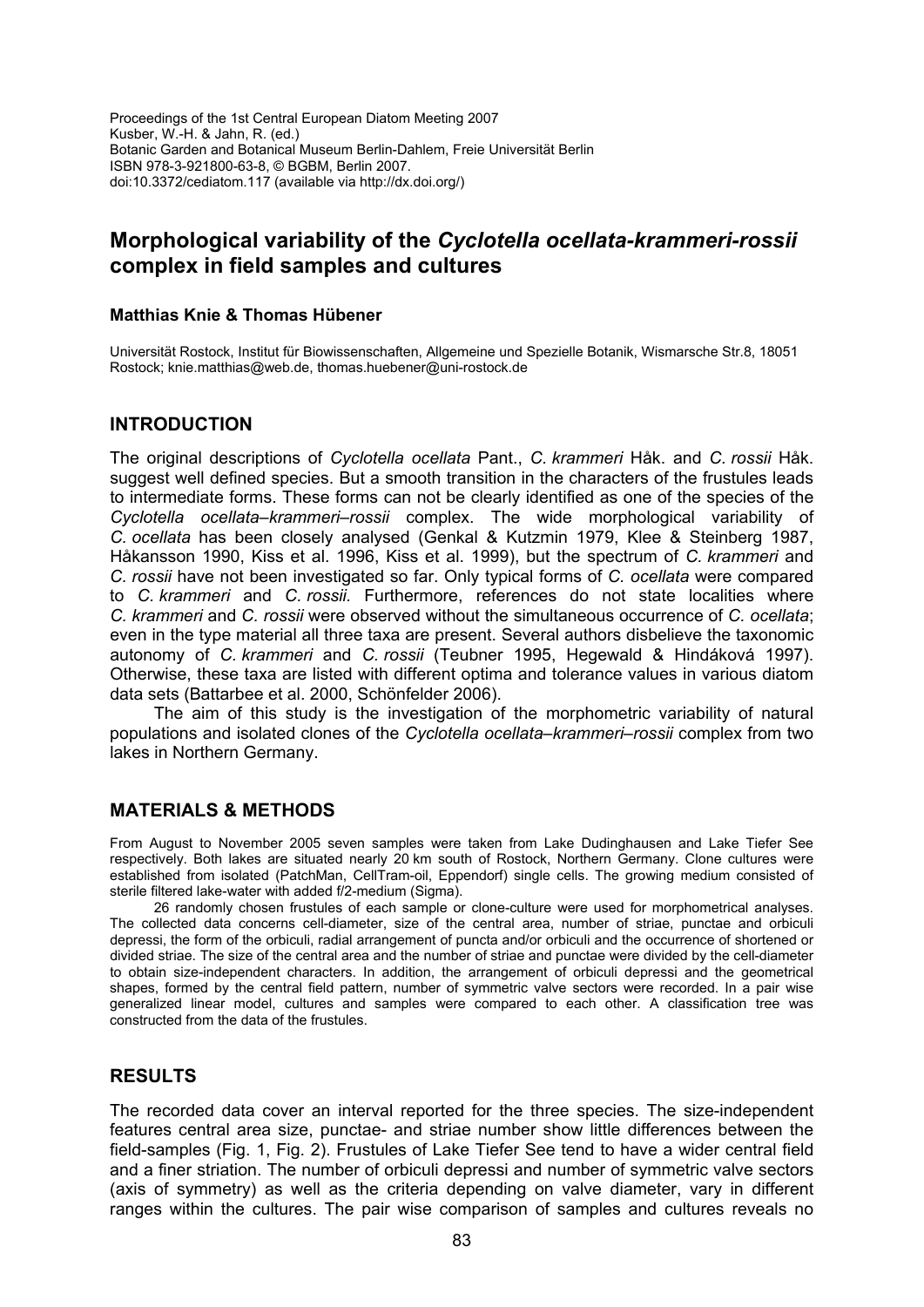larger groups without significant different characteristics (Fig. 4). Caused by formation of zygotes and the simultaneously increasing cell diameter in most of the cultures, at the start of culturing, directly measured data are incomparable. In the classification tree each culture and sample scatter on several branches and the cultures do not clearly separate from each other. There are also branches containing frustules that had not been observed in the two lakes.



central area diameter





**Fig 2.** Box plots of some quantitative criteria of the valve, used in this study. Data of the field samples are summarised, whereas each culture is represented by a box plot.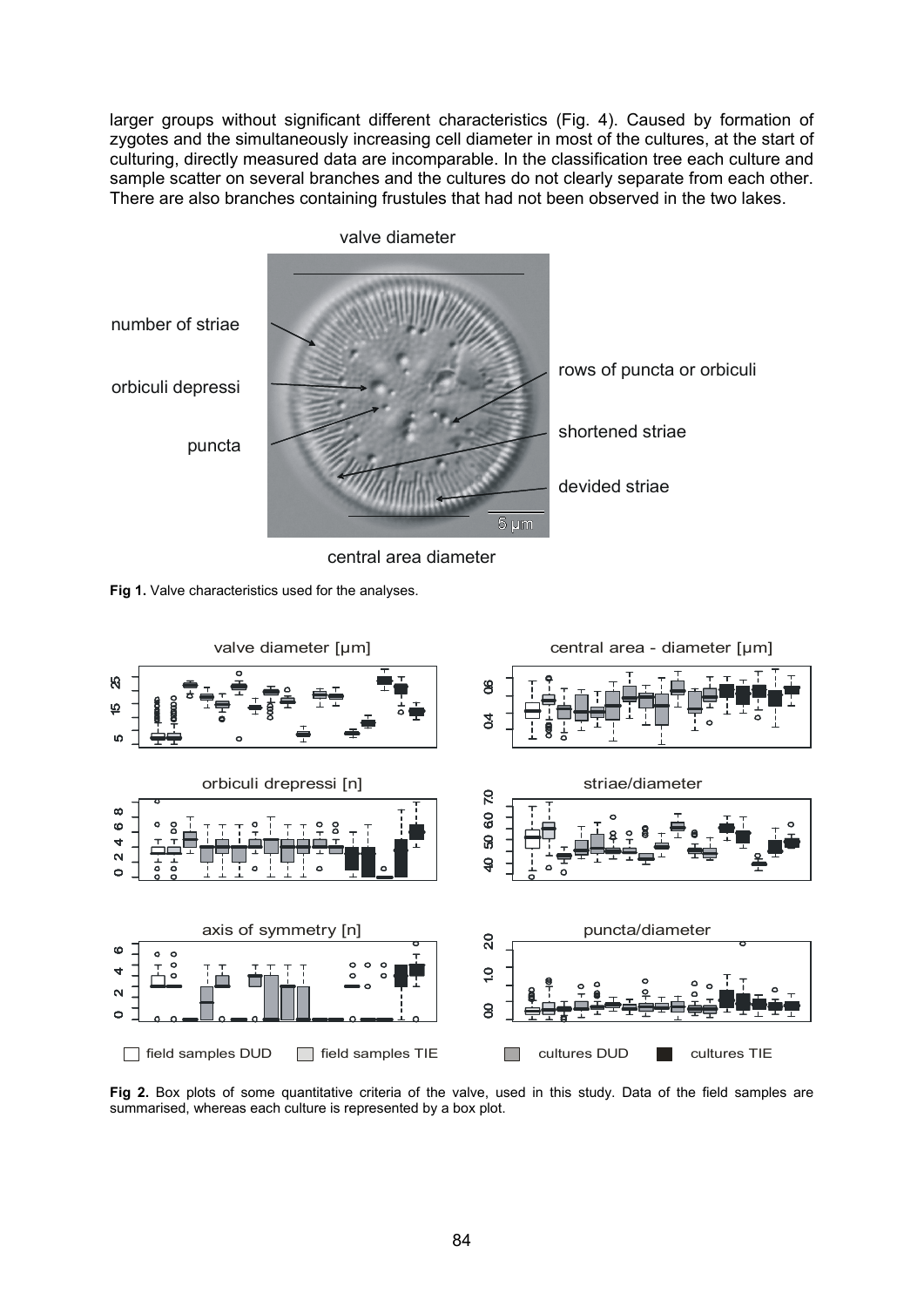

Fig 3. Tree of classification for all measured frustules (n=769), decisions given at the splits according to the left branch. Table summarises the distribution of the frustules. The first two columns show the origin (DUD = Lake Dudinghausen, TIE = Lake Tiefer See, K DUD = cultures obtained from Lake Dudinghausen, K TIE = cultures obtained from Lake Tiefer See) and number of frustules. The last column summarizes in how many branches a culture or sample is classified. Below the table, characteristic pictures of frustules are shown.



**Fig 4.** Pair wise comparison of samples (dud, tie) and cultures (k dud, k tie). The number of significant different criteria is illustrated. Used characters are: central area size, number of orbiculi depressi and number of symmetric sectors, frequency of striae and punctae, shape and arrangement of orbiculi depressi and the occurrence of radial rows of punctae.